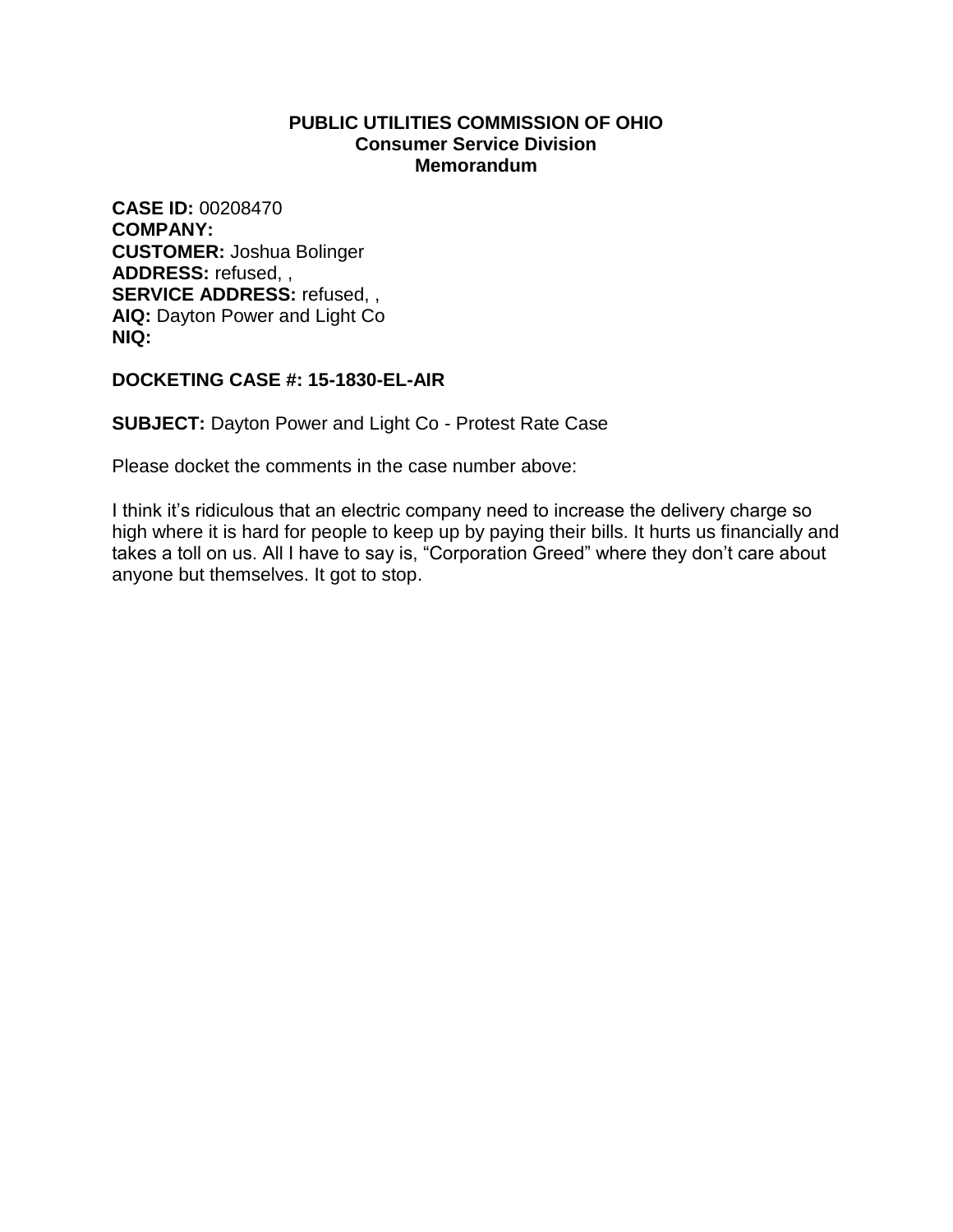**CASE ID:** 00208462 **COMPANY: CUSTOMER:** Lynn Lamance **ADDRESS:** 359 Kenilworth Ave, Dayton, Ohio 45405 **SERVICE ADDRESS:** 359 Kenilworth Ave, Dayton, OH 45405 **AIQ:** Dayton Power and Light Co **NIQ:**

I oppose the rate hike. Things are too high already. Dp&l doesn't remove the gym shoes off power lines making it look more drug infested.

# **DOCKETING CASE #:** 15-1830-EL-AIR

#### **SUBJECT:** Dayton Power and Light Co - Protest Rate Case

Please docket the attached in the case number above.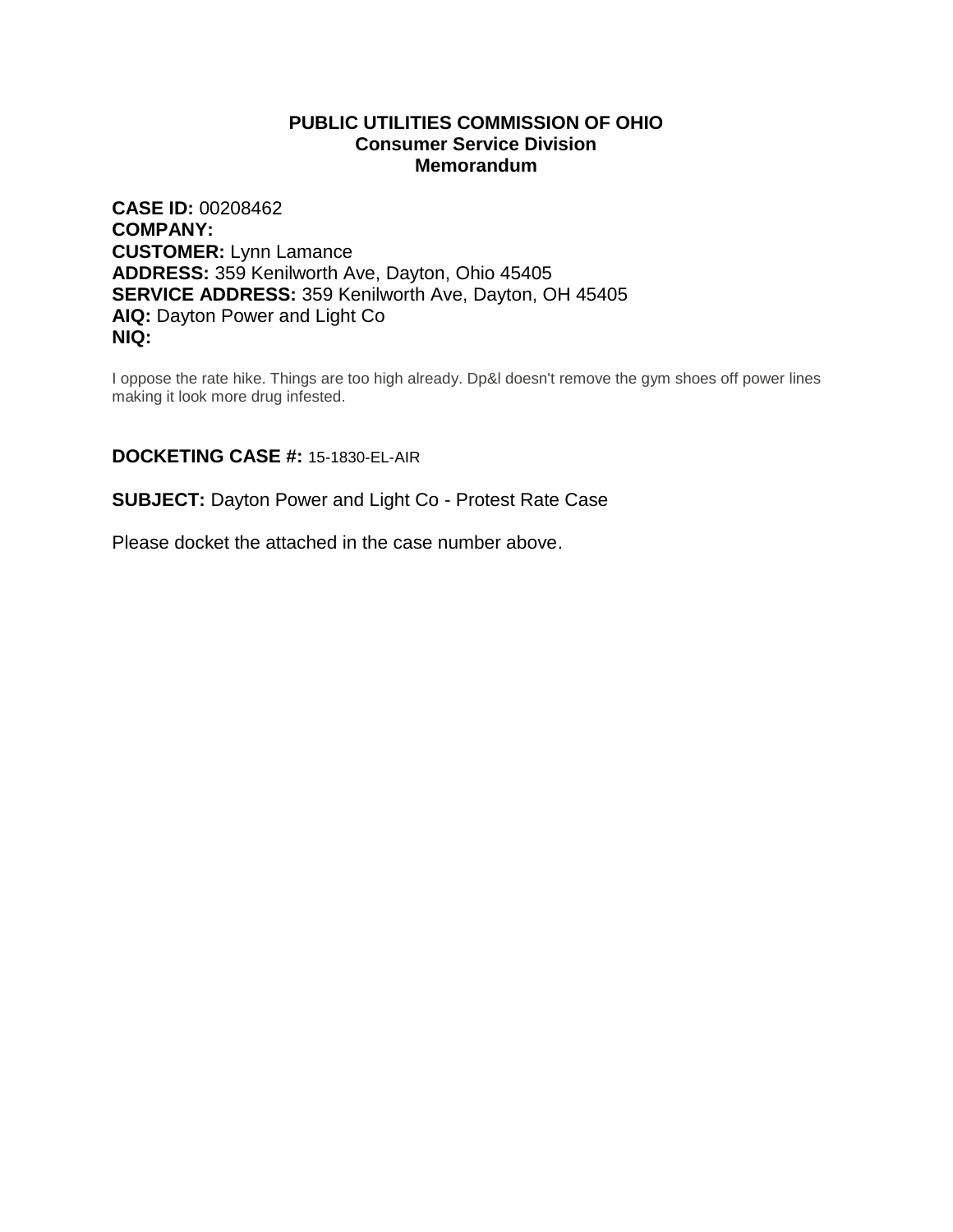**CASE ID:** 00208585 **CUSTOMER:** Daryl Warner **ADDRESS:** 14659 Amity Rd, Brookville, Ohio 45309 **SERVICE ADDRESS:** 14659 Amity Rd, Brookville, Ohio 45309 **AIQ:** Dayton Power and Light Co

**DOCKETING CASE #:** 15-1830-EL-AIR

**SUBJECT:** Dayton Power and Light Co - Rates & Tariffs

Please docket the customers comments in the case number above.

Caller saw the information on news about company increasing rates, caller would like it documented that he is against it and would like for the PUCO to not approve.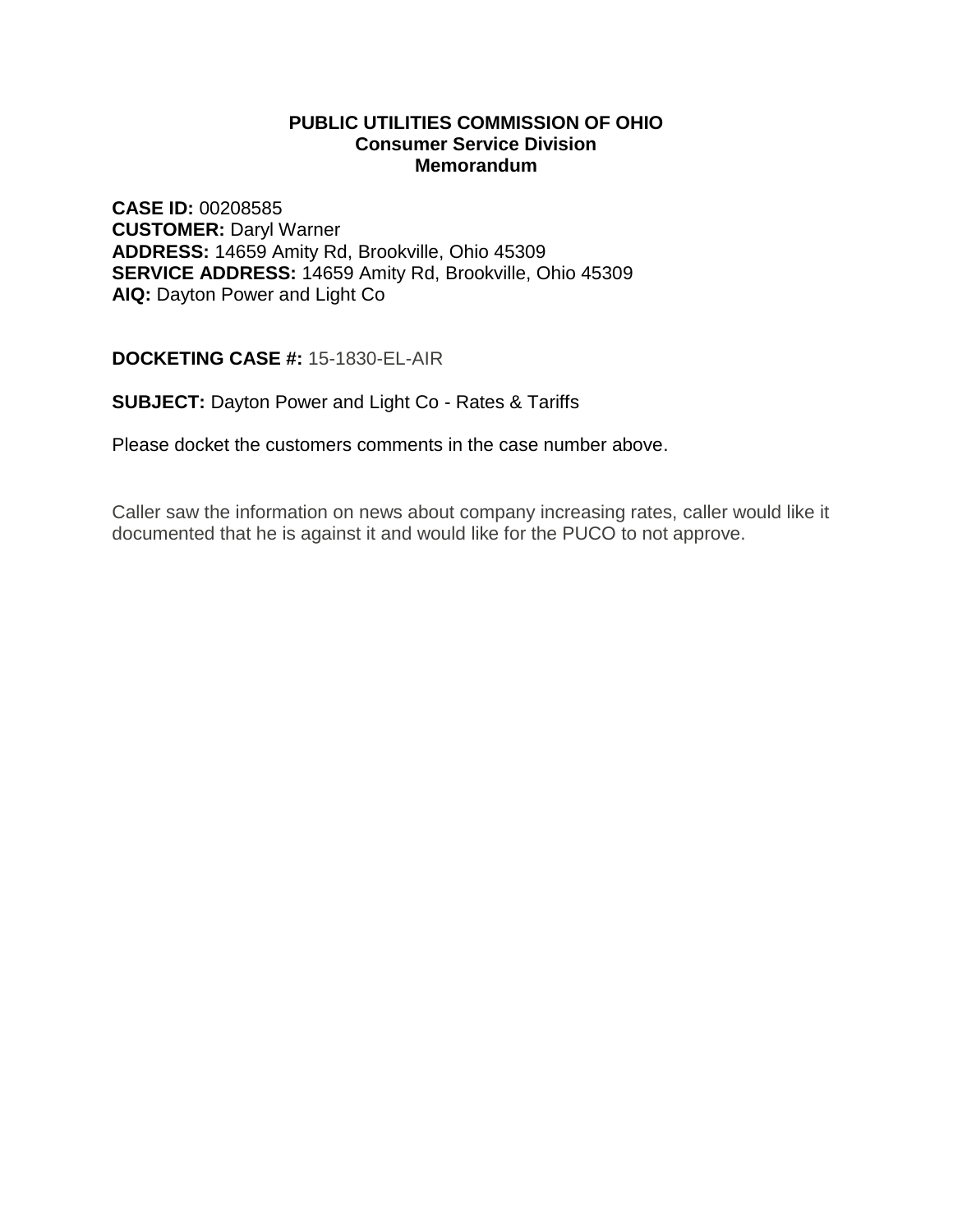**CASE ID:** 00209032 **COMPANY: CUSTOMER:** Allen E Siegel **ADDRESS:** , , **SERVICE ADDRESS:** OH **AIQ:** Dayton Power and Light Co **NIQ:**

As a senior citizen and on a fixed income I am opposed to this new increase since it is not based on usage and will affect every one that receives electric from the DP&L distribution system. It upsets me that they should be allowed to impose rate increases not based on actual usage!

# **DOCKETING CASE #:** 15-1830-EL-AIR

# **SUBJECT:** Dayton Power and Light Co - Protest Rate Case

Please docket the attached in the case number above.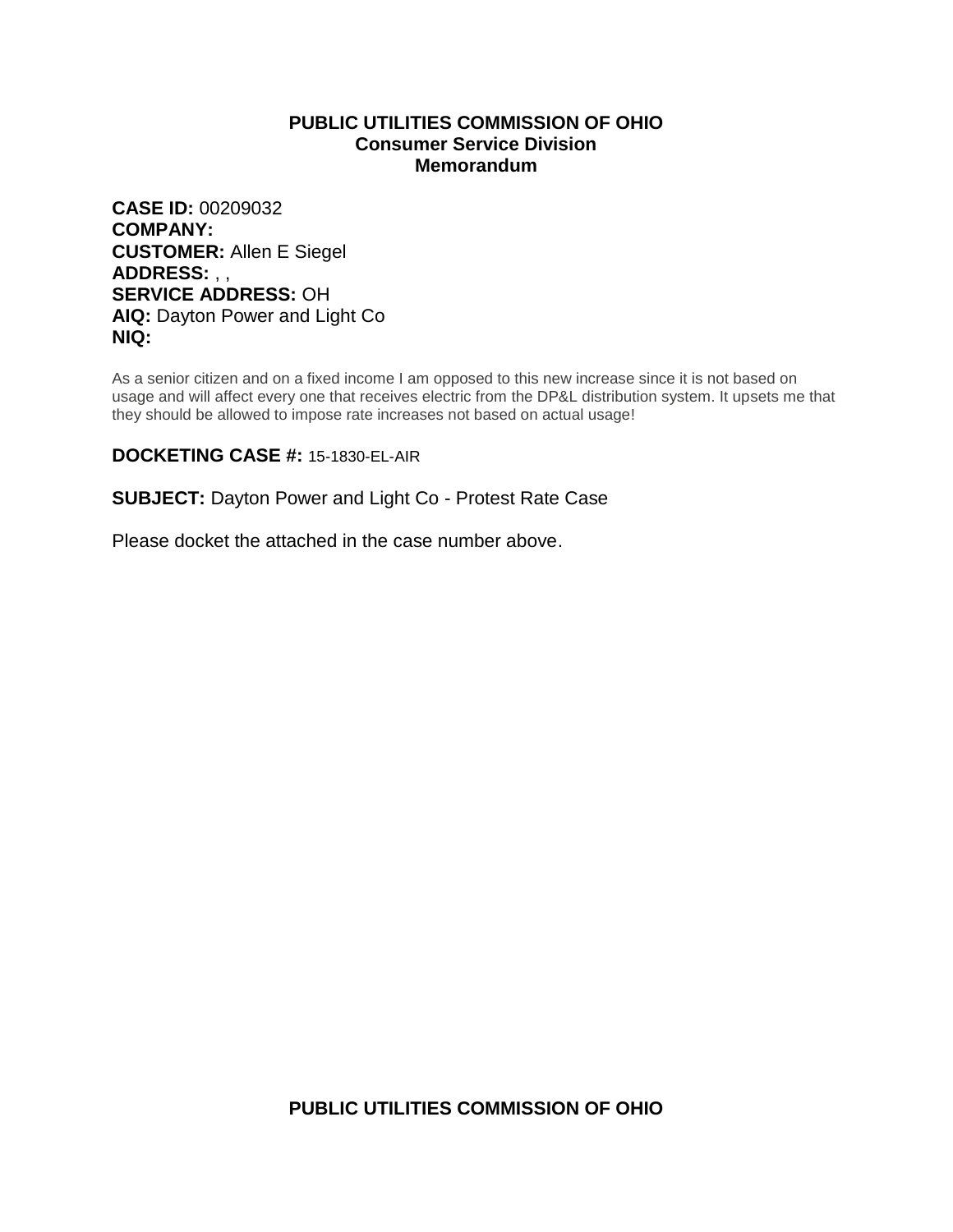# **Consumer Service Division Memorandum**

**CASE ID:** 00208466 **COMPANY: CUSTOMER:** Joseph Williams **ADDRESS:** 315 Bowman Dr, Fairborn, Ohio 45324 **SERVICE ADDRESS:** 315 Bowman Dr, Fairborn, OH 45324 **AIQ:** Dayton Power and Light Co **NIQ:**

I fully understand DP&L has the right to request rate increases but what is not clear is DP&Ls request for such a huge rate increase. The people need to understand why such a rate increase woyld be justified. Rate to operate should be decreasing with all the automation that has been developed and implemented. CoSt for technology has drastically decreased over the last two decades. Manufacturing cost are very stable and with the majority of operation has been automated it is unclear why DP&L can justify such a huge increase.

I think because of such a request DP&L justification for such an operation increase needs further investigation

# **DOCKETING CASE #:** 15-1830-EL-AIR

**SUBJECT:** Dayton Power and Light Co - Protest Rate Case